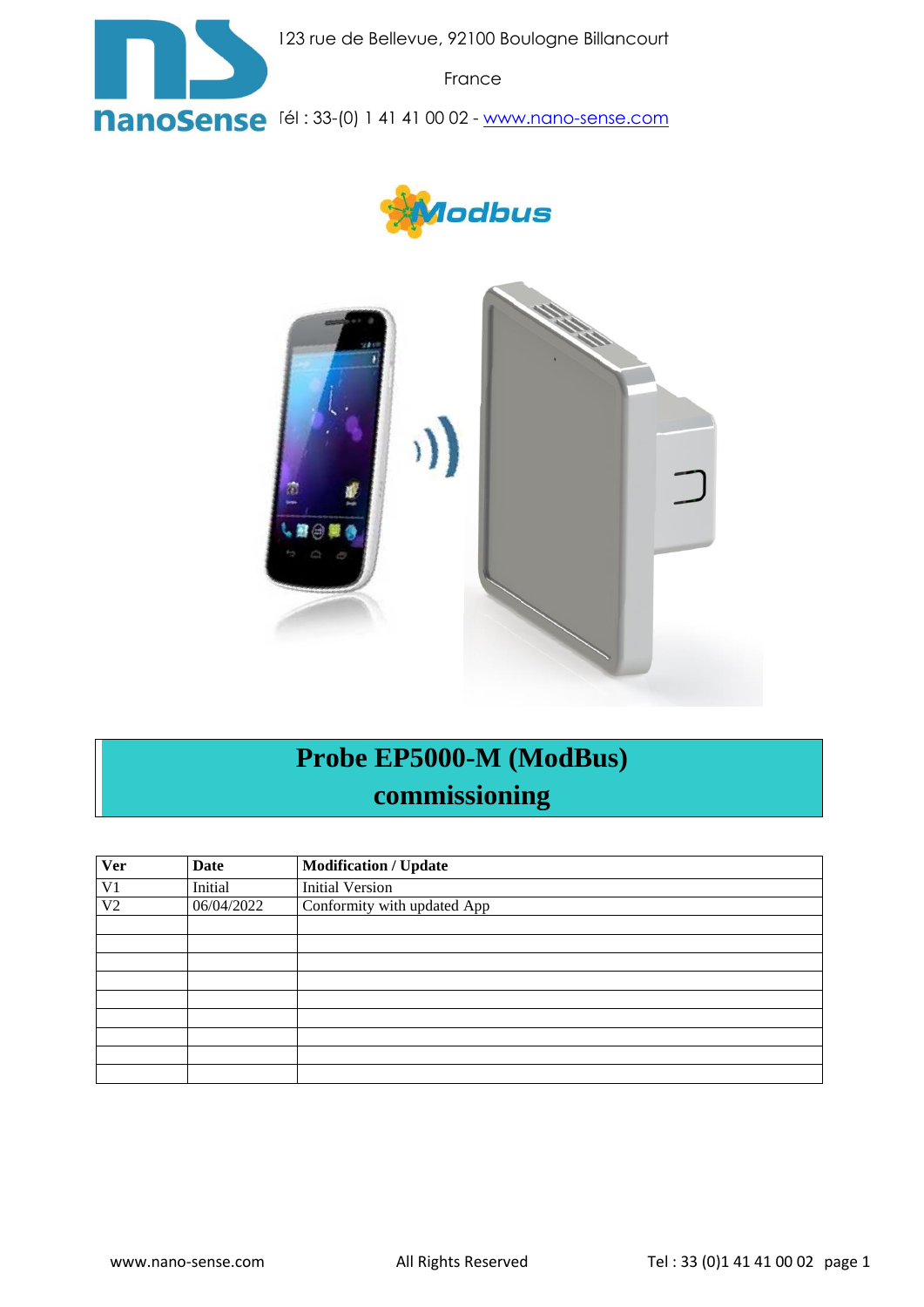

#### **Summary**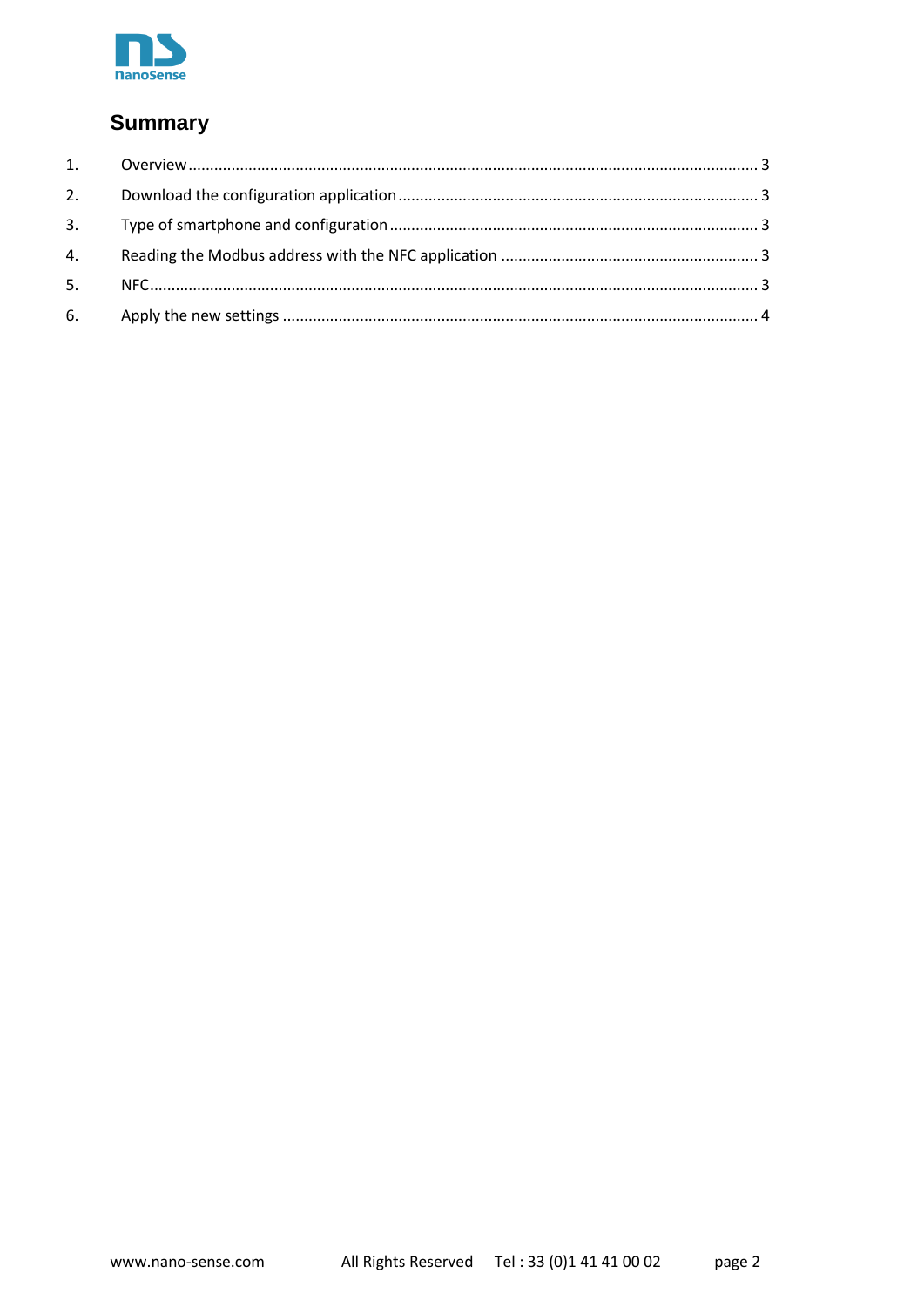

#### <span id="page-2-0"></span>**1. Overview**

The EP5000M probe communicate by twisted pair in RS485 Modbus. The master of the Modbus network interrogates each slave by his address. It is imperative that each address being unique. This document describes how to customize the Modbus address of EP5000M probes.

### <span id="page-2-1"></span>**2. Download the configuration application**

The setting of and the reading parameters is compatible with Android smartphones (not IOS because Apple does not allow the use of the on-board NFC of their smartphone for purposes other than payment). You can go to the Google store and search for NanoSense. Select the application and install it.

### <span id="page-2-2"></span>**3. Type of smartphone and configuration**

Make sure your Android smartphone has an embedded NFC function. Activate NFC in the settings section.

## <span id="page-2-3"></span>**4. Reading the Modbus address with the NFC application**

The default Modbus address is between 1 and 33.

Open the NFC configuration Application and approach the back of the smartphone to the center of the front face of the probe (the antenna is located in the middle).

Reading and writing the NFC does not require the unit to be powered. It is even

possible to read and write the NFC memory through the cover of the box (a marking on the box indicates the location of the NFC antenna)

When the NFC antenna on the probe responds, you should hear a Beep.

You can read the Modbus address via the communication tab of the App.

The address can now be changed as desired (from 1 to 255).

Once the address has been changed, tap the smartphone in front of the NFC antenna, the new address will be written.

#### <span id="page-2-4"></span>**5. NFC**



Location of the NFC antenna